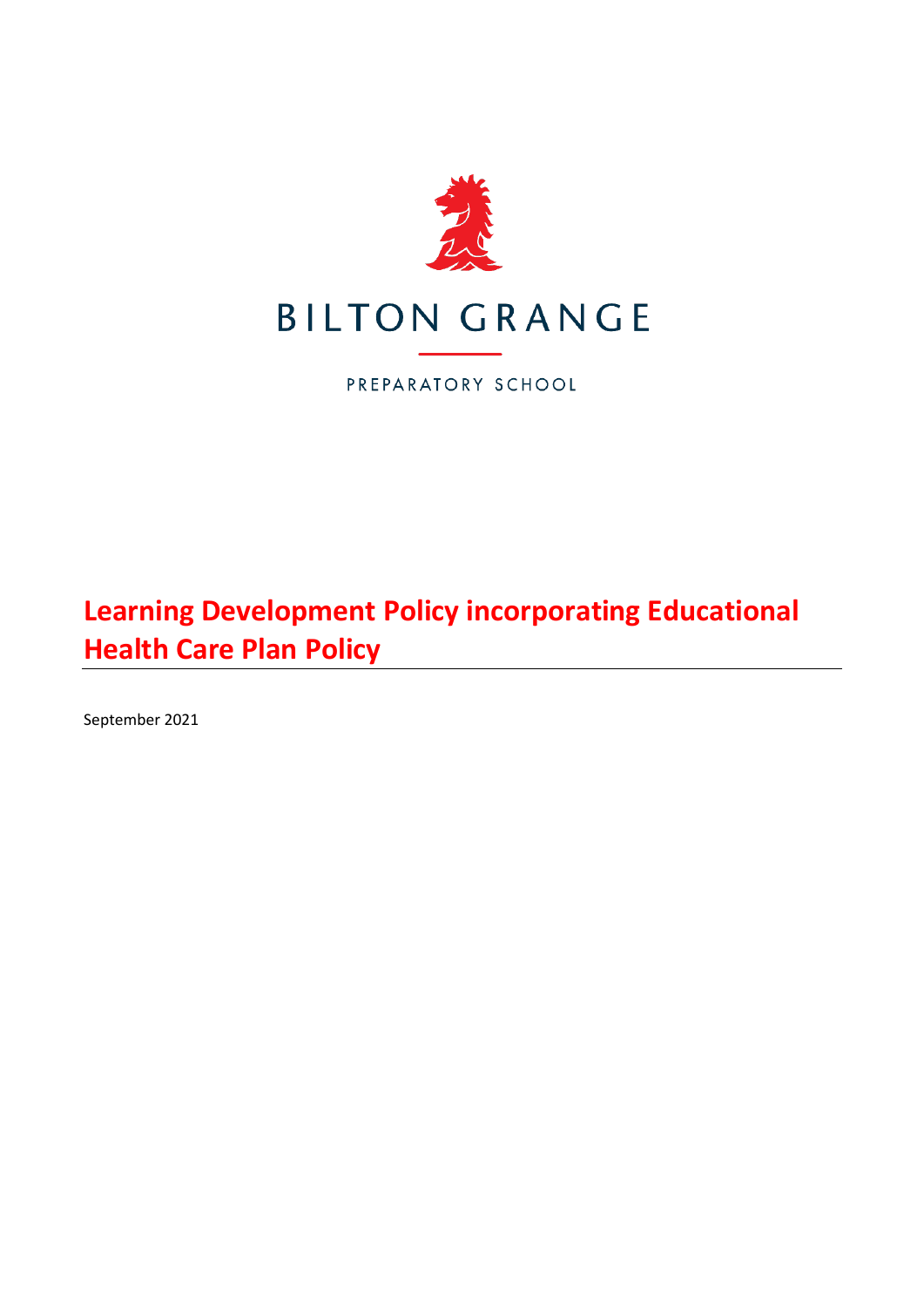The person responsible for updating this policy and for overseeing its implementation within Bilton Grange is the Head of Learning Development, Nicola Sodhi.

The person responsible for implementing this policy in the Early Years is Charlotte Meyer.

| <b>Contents</b> |                                 | Page  |
|-----------------|---------------------------------|-------|
|                 | Introduction                    |       |
| <u>. . </u>     | The Learning Development Policy |       |
|                 | In Practice                     | 4 - 8 |

# **INTRODUCTION**

This policy should be read in conjunction with the *Special Educational Needs and Disabilities Code of Practice 2014 - updated May 2015* (SEND Code 2015), *The Equality Act 2010*, *The Children and Families Act 2014*, *The Bilton Grange EAL Policy (No. 75), The Bilton Grange Admissions Policy (No. 53), The Bilton Grange Academic Policy and Practice Policy (No. 15), The Bilton Grange Disability Policy* (No. 8) and *The Bilton Grange Accessibility Plan*. This document is a statement of the policy for the teaching of children with special educational needs or disabilities at Bilton Grange.

At Bilton Grange we support and value the abilities of all our pupils. It is our duty to provide equal opportunities for every person in our care and a safe and fully equipped learning environment which caters to the needs of every child as an individual. We are committed to inclusion within the school curriculum and participation in all aspects of school life.

## **Definition of special educational needs**

In this policy 'special educational needs' refers to a learning difficulty or disability which calls for special educational provision to be made for them (SEND Code 2015).

Children have a 'learning difficulty' if they:

- Have a significantly greater difficulty in learning than the majority of children of the same age and/or
- Have a disability which prevents or hinders them from making use of the facilities of a kind generally provided for others of the same age in mainstream schools.

'Disability' is a 'physical or mental impairment which has a long-term and substantial adverse effect on [their] ability to carry out normal day-to-day activities' (The Equality Act 2010). This includes sensory impairments: sight, speech, hearing; developmental impairments: autism spectrum conditions, dyslexia and dyspraxia, memory, ADHD and other mental health conditions; asthma, diabetes, epilepsy or cancer.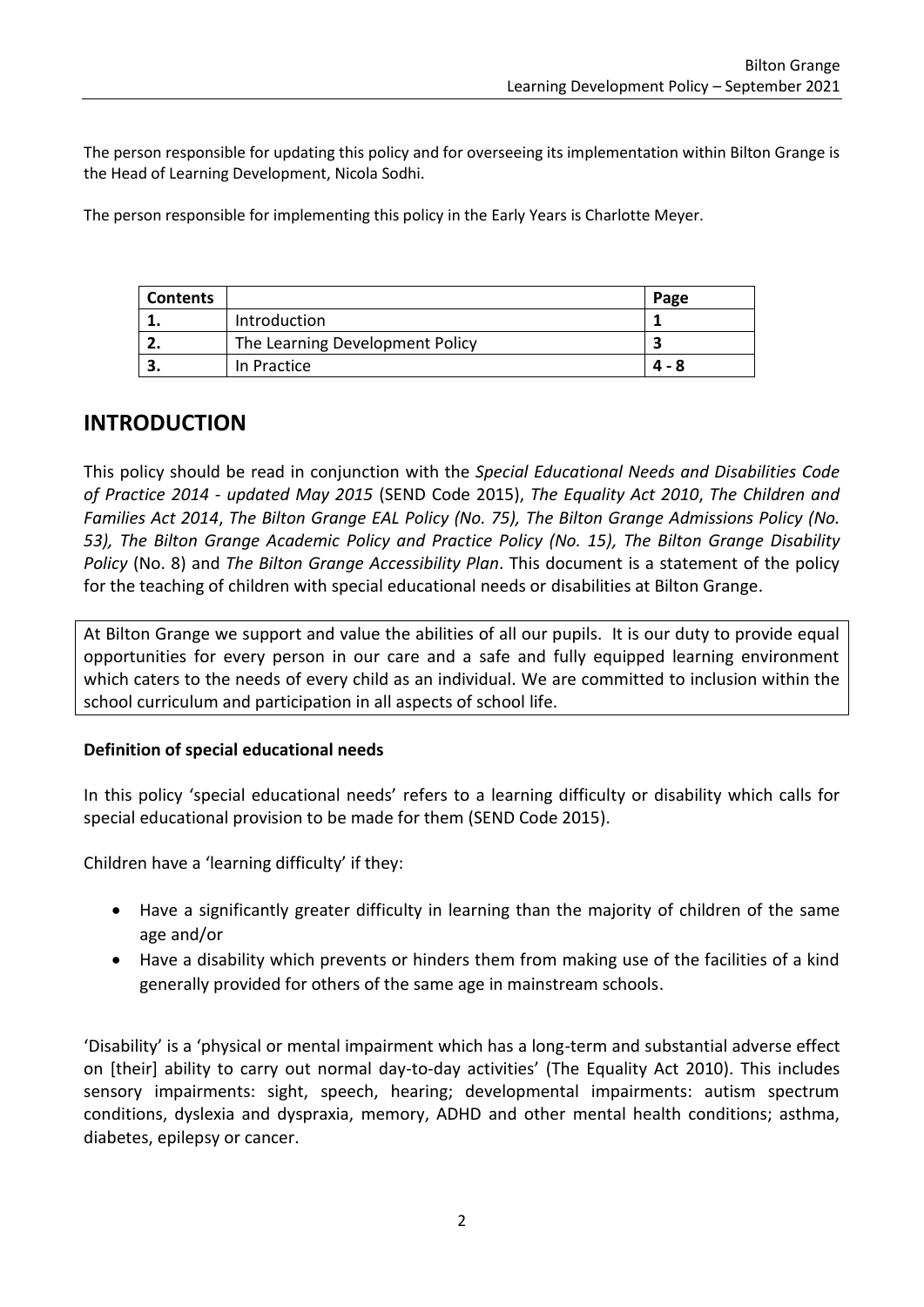'Special educational provision' refers to provision which is additional to, or otherwise different from the educational provision made generally for children of the same age in schools.

Not all pupils who have SEN are disabled. Not all disabled pupils have SEN.

Children will not be regarded as having a learning difficulty solely because the language or form of language of their home is different from the language in which they will be taught. The School's support for those children whose first language is not English is set out in the Bilton Grange EAL Policy (No. 75).

## **The Graduated Approach to SEND**

Pupils requiring specialist provision that is 'additional to and /or different from' that of children if the same age (SEND Code 2015) are identified as having needs across one or more of the following four areas:

- Communication and Interaction
	- This includes children and young people with speech, language and communication needs, and also likely to apply to those with Autism Spectrum Disorder
- Cognition and Learning
	- This includes moderate and severe learning difficulties through to profound and multiple learning difficulties, in addition to specific learning difficulties such as dyslexia, dyscalculia and dyspraxia
- Social, Emotional and Mental Health
	- This includes becoming withdrawn or isolated, displaying challenging, disruptive or disturbing behaviour, and may reflect underlying mental health difficulties such as anxiety, depression, eating disorders or physical symptoms that are medically unexplained. It also includes disorders such as Attention Deficit Disorder (ADD), Attention Deficit Hyperactivity Disorder (ADHD) or attachment disorder.
- Sensory and/or Physical Needs

This includes children and young people who require special educational provision because of their disability. This includes vision and hearing impairment – or multi-sensory impairment – and some children with a physical disability who may require additional support to access all the opportunities available to their peers.

This policy ensures that planning and assessment for children with special needs takes account of the type and extent of the difficulty experienced by the child. Bilton Grange operates the 4-stage graduated approach of 'assess, plan, do and review' (SEND Code 2015) when dealing with children who may have a learning difficulty or disability. We recognise that a child may require additional support either throughout their school career, or for a short period of time, and, as such, children's needs are assessed, planned for and reviewed on a regular basis.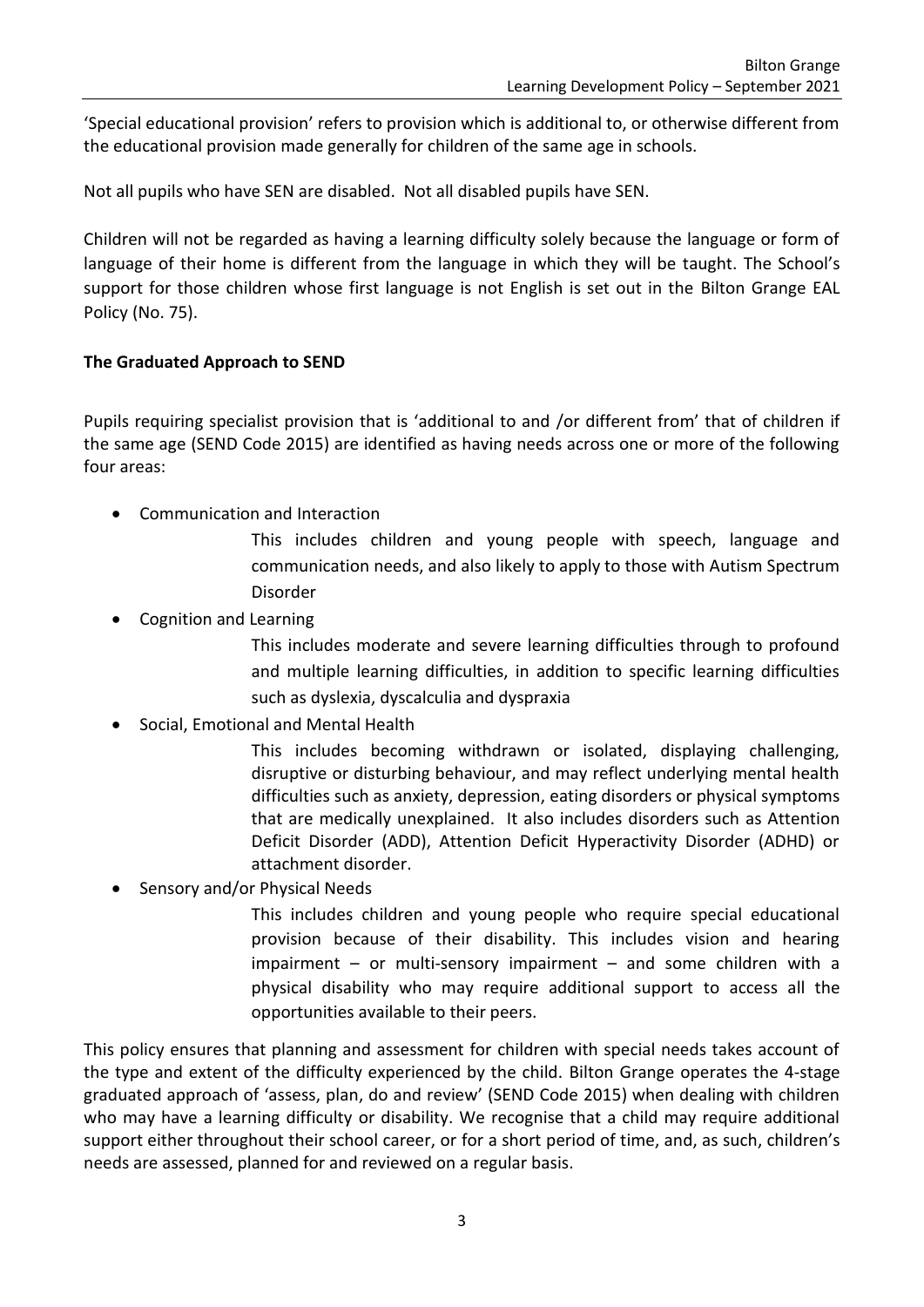# **BILTON GRANGE LEARNING DEVELOPMENT & EHCP POLICY**

All children are entitled to a broad and balanced education that enables them to make progress so that they achieve their best, become confident individuals living fulfilling lives and make a successful transition into adulthood, whether into employment, further/higher education or training.

# **The Aims of the Learning Development Policy**

The aims of the Learning Development Department (LDD) are to create such an environment where the needs of each child are identified, monitored and provided for in order to achieve their outcomes.

The Learning Development Department, overseen by the Head of Learning Development, the Assistant Head Academic and the Headmaster will:

- Determine the strategic development of and oversee the day-to-day operation of Bilton Grange's Learning Development Policy within the School.
- Monitor the progress of all pupils in order to aid the identification of pupils with SEND.
- Identify the needs of pupils with SEND as early as possible through information gathering from parents, staff and external agencies.
- Co-ordinate specific provision for pupils with SEND, including those who have EHCPs.
- Ensure all staff understand their responsibilities to pupils with SEND and the School's approach to identifying and meeting SEND.
- Ensure that teachers are given any necessary information relating to a pupil's SEND (if known) so that teaching practices are appropriate
- Communicate with parents at different stages of the 'assess, plan, do, review' cycle to ensure parental insights are considered in order to gain a better understanding and involve them in their child's educational journey.
- Liaise with the School's medical team and external professionals and agencies when pupils' needs cannot be met by the School alone.
- Ensure that the School keeps records of all pupils with SEND up to date.
- Provide opportunities for training on SEND reform and issues.

All teachers are responsible for helping to meet a pupil's needs (irrespective of any specialist qualifications or expertise). All staff are expected to understand this policy so that the School can identify, assess and make provision to meet those needs.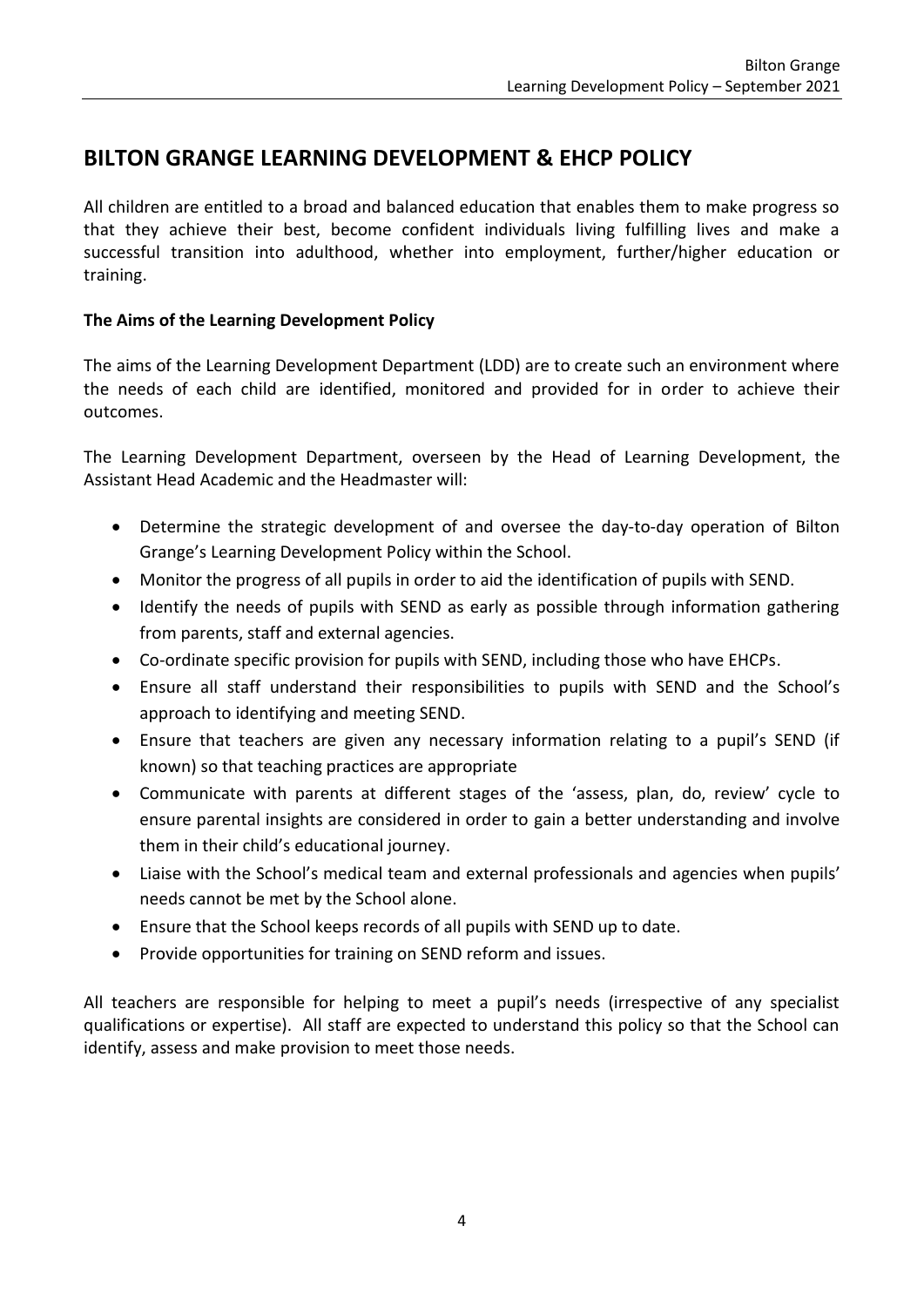# **IN PRACTICE**

### **Admissions**

Bilton Grange is a mainstream school and welcomes all children who can make the most of the opportunities offered and can flourish in its caring environment.

Bilton Grange endeavours to ensure that it is able to fully support the needs of all prospective pupils and the School's curriculum and schemes of work take proper account of the needs of all pupils, including those with SEND. Parents of children with SEND are advised to discuss their child's requirements with the School before their child's Taster Day and are asked to provide a copy of any reports which will help the School consider the application for a place. Bilton Grange will always consider its obligations under the Equality Act (2010) and the Bilton Grange Admission's Policy (No. 53) applies equally to all potential pupils.

#### **Measuring Progress of Pupils with SEND**

Bilton Grange regularly reviews pupil progress to help monitor whether children are making expected progress. To tailor teaching to meet the needs of pupils, children are set in core subjects (maths and English) from Third Form (year 5) and by the Fourth Form (year 6), most academically demanding lessons are taught in sets. Small, differentiated classes allow for plenty of reinforcement within a nurturing environment and often benefit from the additional support of a teaching assistant, who is directed by the teacher to work with pupils in a variety of different ways.

#### **Assessment**

This section of the Learning Development Policy should be read in conjunction with the Academic Policy and Practice Policy (No. 15).

Children in Pre-Prep are monitored through a range of assessments. In the Lent term, years 1, 2 and 3 sit Progress Tests in Maths and English (GL Assessments) annually. Children in years 1, 2 and 3 also complete independent, termly writing assessments. In September, all children in years3 complete Dyslexia and Dyscalculia Screeners, as well as any new starters throughout the year. In March, all children in year 3 complete the dyslexia screener. Any children flagged on the assessments are monitored closely and the Assistant Head of Learning Development, class teachers and parents will discuss the results and any next steps. In January, year 1 complete the NGST (spelling assessment) and year 3 have VR/NVR assessments.

In Reception, a baseline assessment against the Early Years Foundation Stage Framework (Tapestry) is completed in September and a further end of year assessment against the Early Learning Goals takes place in June.

Children in the Prep school are assessed annually using: Progress Test in English, Progress Test in Maths and Verbal and Non-Verbal tests (GL Assessments). Whole-school assessments help develop an understanding of underlying ability, strengths and weaknesses, as well as providing indicators to progress and expected levels for individuals in the future.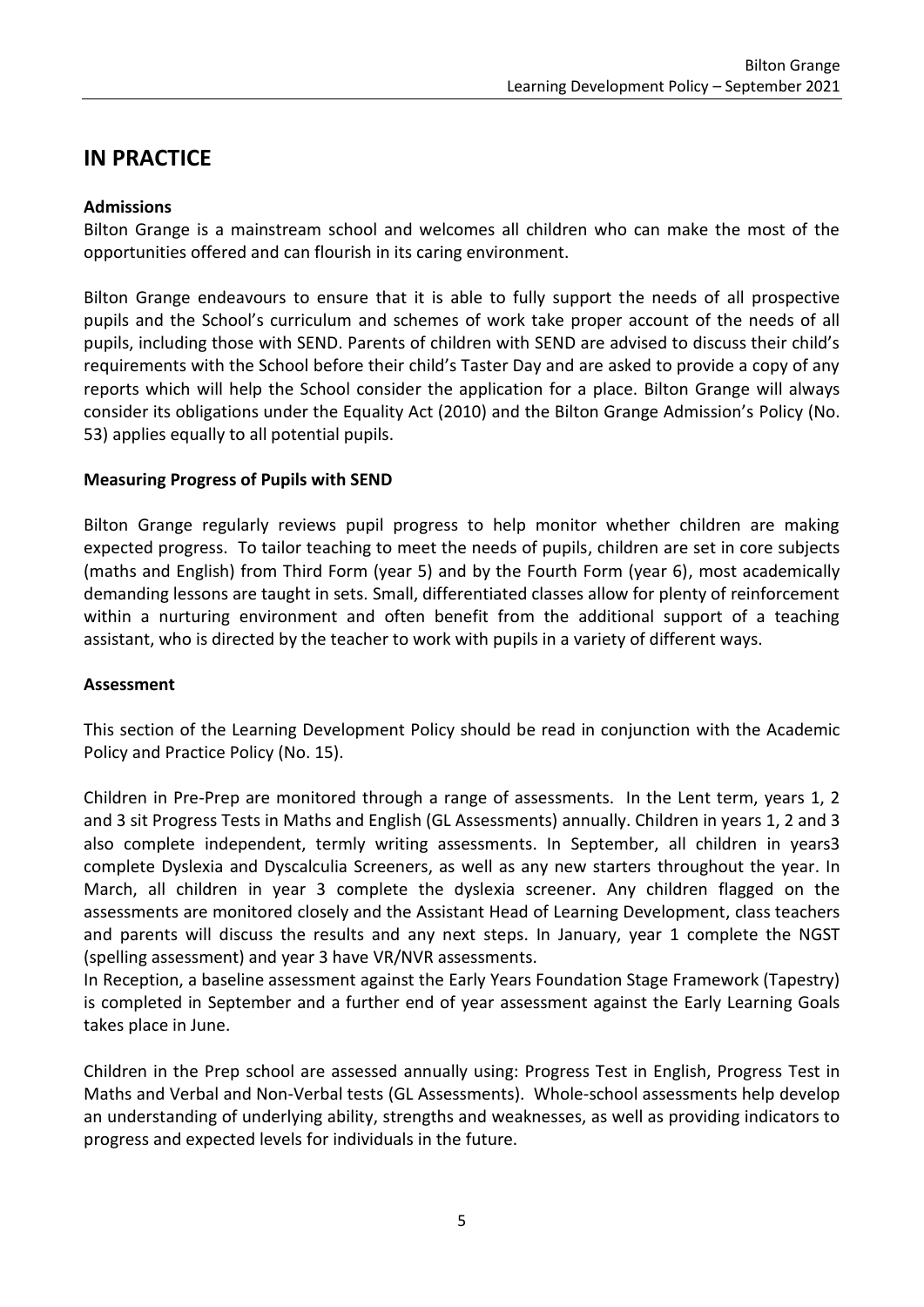In addition to whole-school assessments, pupils' literacy and numeracy skills are assessed through formative end of topic assessments as well as summative tests such as NGST and NGRT, the Single Word Spelling Test and PIRA. At the request of staff and/or parents the Learning Development Department will also conduct assessments using informal methods or standardised testing to identify pupils not making expected progress at the request of staff and/or parents.

### **SEND Support and the Learning Development Department List**

All children are entitled to 'quality-first teaching,' also known as 'universal provision' and it is the class teacher's responsibility to adapt their teaching to meet the strengths and needs of all their pupils. The department facilitates children's access to as many elements of the School curriculum as possible through making 'reasonable adjustments' to ensure the provision of high quality teaching which is differentiated and personalised.

Where Bilton Grange considers that a pupil may have a learning difficulty, the School will do all that is reasonable to report and consult with parents and the pupils (as appropriate) to help determine the action required including whether additional support is needed. In cases where a child is not making the expected progress, despite quality-first teaching, the Department will intervene by providing additional support and at such time, the child is placed on 'Monitoring' on the Bilton Grange LDD List and their progress is monitored.

#### **Identification of Pupils with SEND**

The identification of SEND is built into the overall approach of monitoring progress and development of all pupils. Starting with the form and/or subject teacher, who is responsible for the development of all the children in their class, progress can be monitored on a whole yeargroup/school level.

Pupils making inadequate progress despite quality-first teaching and when annual assessment standardised scores fall below 85 (below average where 100 is the average) are identified as requiring additional and alternative provision and are placed on the LDD List. In addition, children whose standardised scores fall in the 86 – 95 band and who have been flagged as requiring extra support by the form or subject teacher may also be placed on the LDD List. Occasionally, children will score highly in whole-school assessments but still be placed on the LDD List due to a specialist assessor or educational psychologist's report which indicates specific assessment scores that fall below a standardised score of 85 and/or a specific learning difficulty (e.g. dyslexia) which requires additional or alternative provision. Furthermore, a child may be identified due to social, emotional or mental health needs and be placed on the LDD List.

For children in Early Years, who do not complete standardised testing, progress is measured against the expected levels in the Early Years Foundations Stage Framework. In this instance progress will be discussed initially with the Head of Pre-Prep and the Early Years SenCo, so that progress can be monitored more closely and interventions can be planned and put in place. Parents are involved at the earliest opportunity and specialist external support will be sought where appropriate.

#### **Recording Progress of Pupils with SEND**

Bilton Grange will record the progress of and any support for pupils with significant learning difficulties or disabilities or where they have an EHCP. This is recorded by way of a LDD List drawn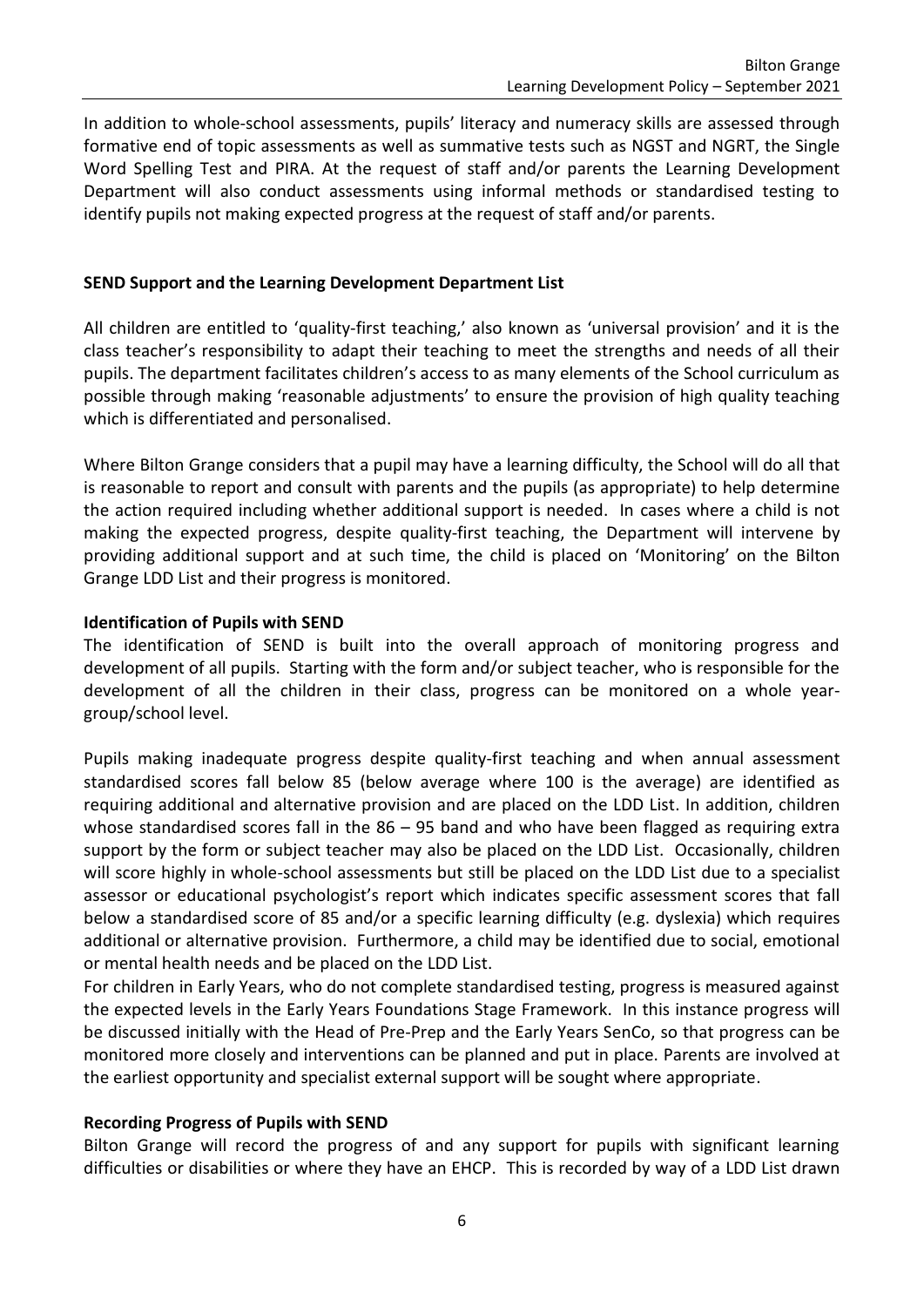up by the Head of Learning Development and this document is available on the School's intranet (Common Area) and SEN Manager within iSAMs. Pupil Portraits are written for some Wave 2 and all 3pupils, drawn up in consultation with teaching staff, the Head of Learning Development, the pupil and their parents and kept on the School's intranet for staff to access.

### **Monitoring**

Children are first identified through whole-school assessment procedures and/or staff concerns. Those who fall outside the expected standardised scores or grade boundaries are placed on 'monitoring' on the LDD List. Children can remain on 'monitoring' for up to a term before a decision regarding their progress is made. Children remain the responsibility of the form and/or subject teacher(s) and the support provided will largely be through high quality differentiated lessons to enable progress. Form tutors or subject staff monitor the child's development closely.

If a child has made inadequate progress, they are placed at 'Wave 2' of SEN Support on the LDD List.

Wave 1 – Quality First Teach Provision All pupils

#### Wave 2

Where a child continues to have difficulties, they remain under the responsibility of the form and/or subject teacher(s). Overseen by the Head of LDD, teaching staff will take steps to provide differentiated learning opportunities to aid their progression, allowing most pupils to achieve their potential without additional support. These opportunities may include the deployment of teaching assistants to work with children either in small groups or individually within the classroom or teacher-directed withdrawal. They may access online intervention programmes; for example WordShark or Dyslexia Gold.

Children at 'Wave 2' support may have a Pupil Portrait which outlines key recommendations teachers can use in the classroom to support the child. Pupil Portraits are reviewed termly and shared with parents, who have an opportunity to meet to discuss outcomes and next steps.

#### Wave 3

Children who continue to make inadequate progress in a class setting are placed at 'Wave 3' on the LDD List as they require support additional to and/or different from the differentiated curriculum. This support draws on evidence from teaching staff, parents and external agencies to match interventions to the pupil concerned.

Any child with a formal assessment will be placed on Wave 3 and have a Pupil Portrait which is available to all staff and outlines a child's strengths and weaknesses in addition to strategies and recommendations for meeting their learning requirements. Children will be set targets based on outcomes and needs, written with parental and pupil input, and reviewed termly.

#### Wave 4

A child with lifelong or significant difficulties may undergo statutory assessment, a process which requires school, parents and external agencies to work together to apply for an EHCP. The graduated response of 'assess, plan, do, review' needs to have completed at least two full cycles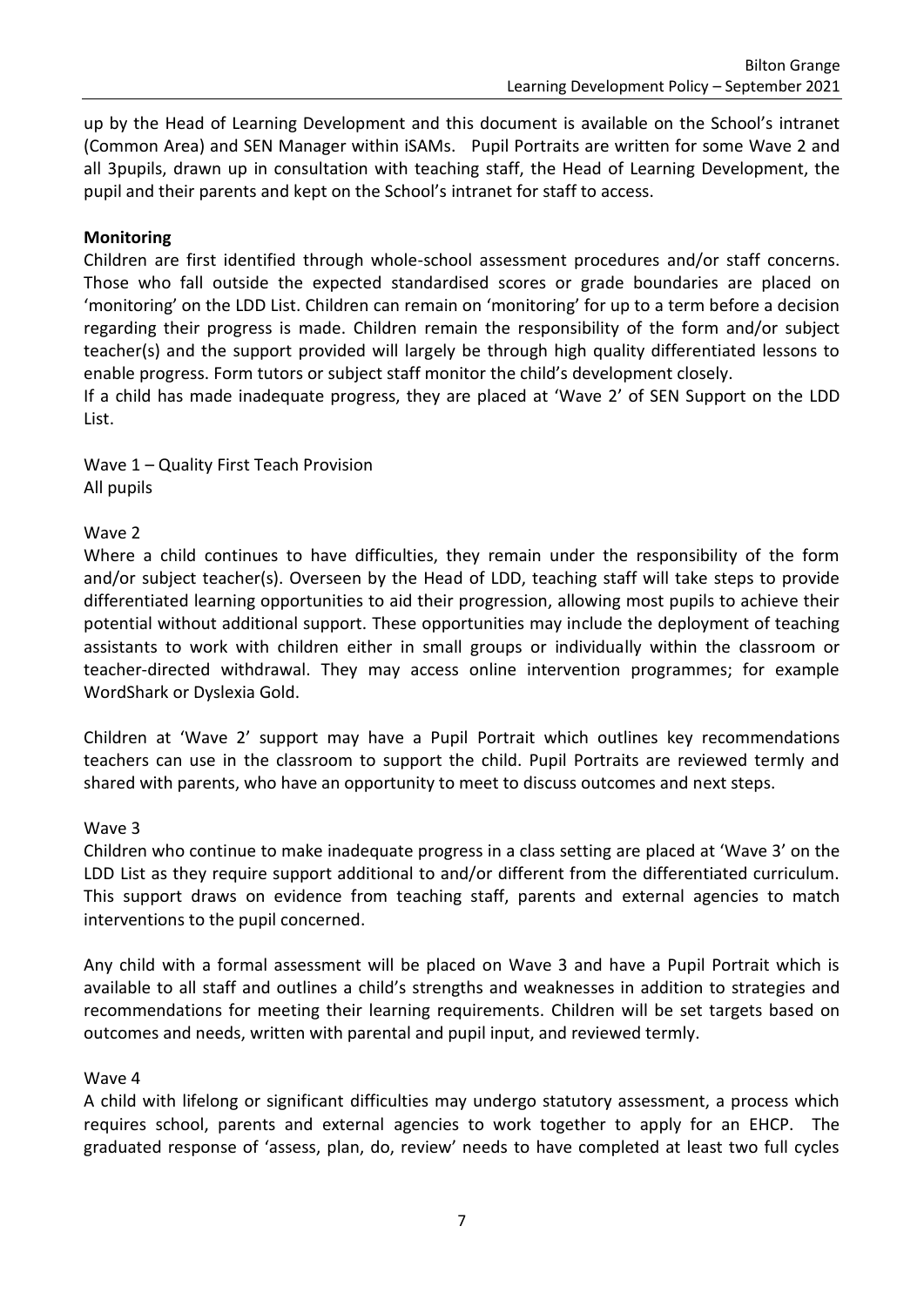with clear evidence that despite the additional to/different from support put in place, the child continues to have significant difficulties in making academic progress.

Examples of interventions include:

Examples of interventions include:

### **WAVE 1:**

Quality First Teaching in the classroom based on:

- Inclusive learning environment
- Range of multi-sensory approaches used to support understanding and language
- Pupils encouraged to explain what they have understood
- Quality Feedback

#### **WAVE 2:**

- In-class TA
- TA withdrawal in small group or 1-1
- Non-Latin 'booster' sessions
- Computer-based reinforcement such as WordShark, NumberShark, Mymaths, Dyslexiagold,
- Touch-typing BBC Dancemat and English Type
- Literacy enrichment
- Social skills and self-esteem/resilience boosters
- Fine motor skills

#### **WAVE 3**:

- 1-1 bespoke lessons
- External agencies involvement e.g. speech and language therapist, occupational therapist, physiotherapist
- School Counsellor (Frances Viggers)
- Psychologist intervention to support with anxiety/self-esteem and mental health difficulties
- External agencies involvement e.g. speech and language therapist, occupational therapist, **WAVE 4**
- Multi-agency involvement
- EHCP recommended targets and interventions

## **Special Educational Needs in Early Years (Nest)**

Bilton Grange takes pupils from the term after they turn 3. As a provision funded by the local authority to deliver early education places, we have regard to SEND Code 2015 in the following ways:

- We plan effectively to meet the four areas of need: communication and interaction, cognition and learning, social emotional and mental health, sensory and/or physical needs;
- We have a clear approach to identifying and responding to SEN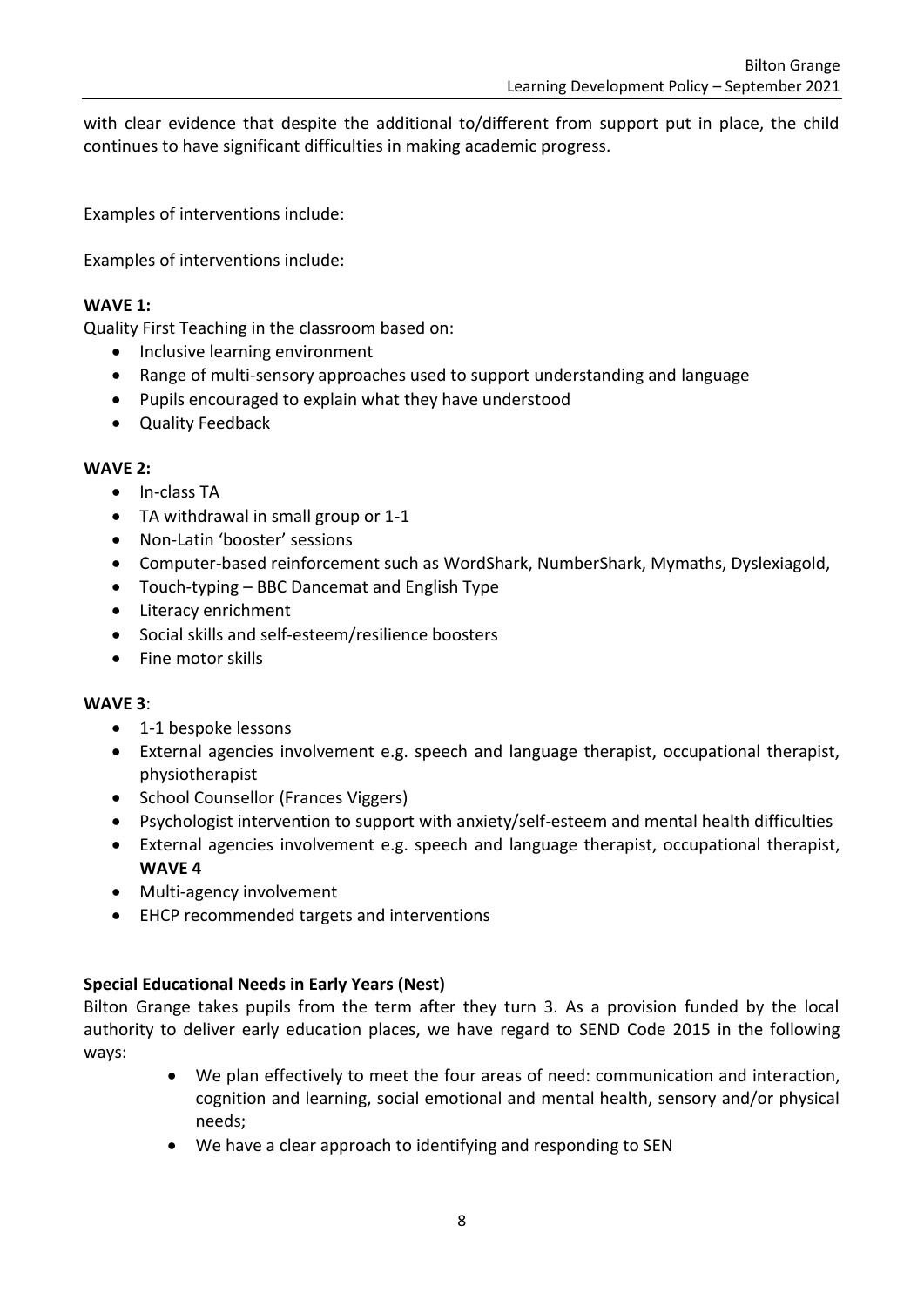- Progress of each child is monitored and reviewed throughout the year to ensure progress is as expected against the EYFS Outcomes.
- The assess/plan/do/review system is used to create a graduated response to the child's needs. Any concerns are passed on by Nest staff to the Assistant Head of Learning Development, who will assist in the observation and monitoring of progress, as well as next steps to help meet the child's needs.
- Children identified as requiring support in one of the four areas of need will have their own IEP (Individual Education Plan). This is reviewed termly during the child's focus week. This plan is written by Miss Payne, in collaboration with the parents.
- Where appropriate and required the help of external specialists is sought *(e.g. Speech and Language Therapists, Educational Psychologists, Occupational Therapists etc.).* External advice will be supported when suitable for the setting.
- If a pupil's needs are greater and require further support, we may request an EHC assessment with Warwickshire County Council, supporting the parents with this process.

Parents are involved at each stage and at the earliest opportuni **Working Together**

The LDD works closely with all departments across the Prep and Pre-Prep. Information about relevant pupils is available on the Bilton Grange intranet and with SEN Manager with iSAMS to aid effective communication of pupils' needs and provision. A hard copy of information about pupils is also stored in LD2. In this way every staff member has access to complete and up-to-date information about pupils with special needs and their requirements, which will enable them to provide for the individual needs of these pupils. The LDD is represented at every whole-staff meeting and at academic meetings on a regular basis, and at such times, information about pupils is shared and strategies discussed.

Sometimes external professionals and agencies are called in to work with children, either for a oneoff session, fixed-term or to provide on-going support. In these cases, external professionals and agencies are usually funded by the child's parents and all reports and recommendations are shared with the family as well as the school.

The LDD works closely with parents, through regular contact at parents' meetings and via email to ensure that parents are kept up-to-date with their child's progress.

# **The LDD Team**

The LDD department has full and part-time members of staff.

Teaching Assistants are timetabled to provide in-class support and work under the direct guidance of the class or subject teacher with groups or individual children. In addition, Teaching Assistants may run small group withdrawal sessions either directed by the class teacher or as part of the LDD intervention programme.

Individual teachers provide individual chargeable lessons for children at different levels of need, identified by the LDD department as needing more targeted and personalised support. Individual lessons usually support children with dyslexia, dyscalculia or more global learning difficulties.